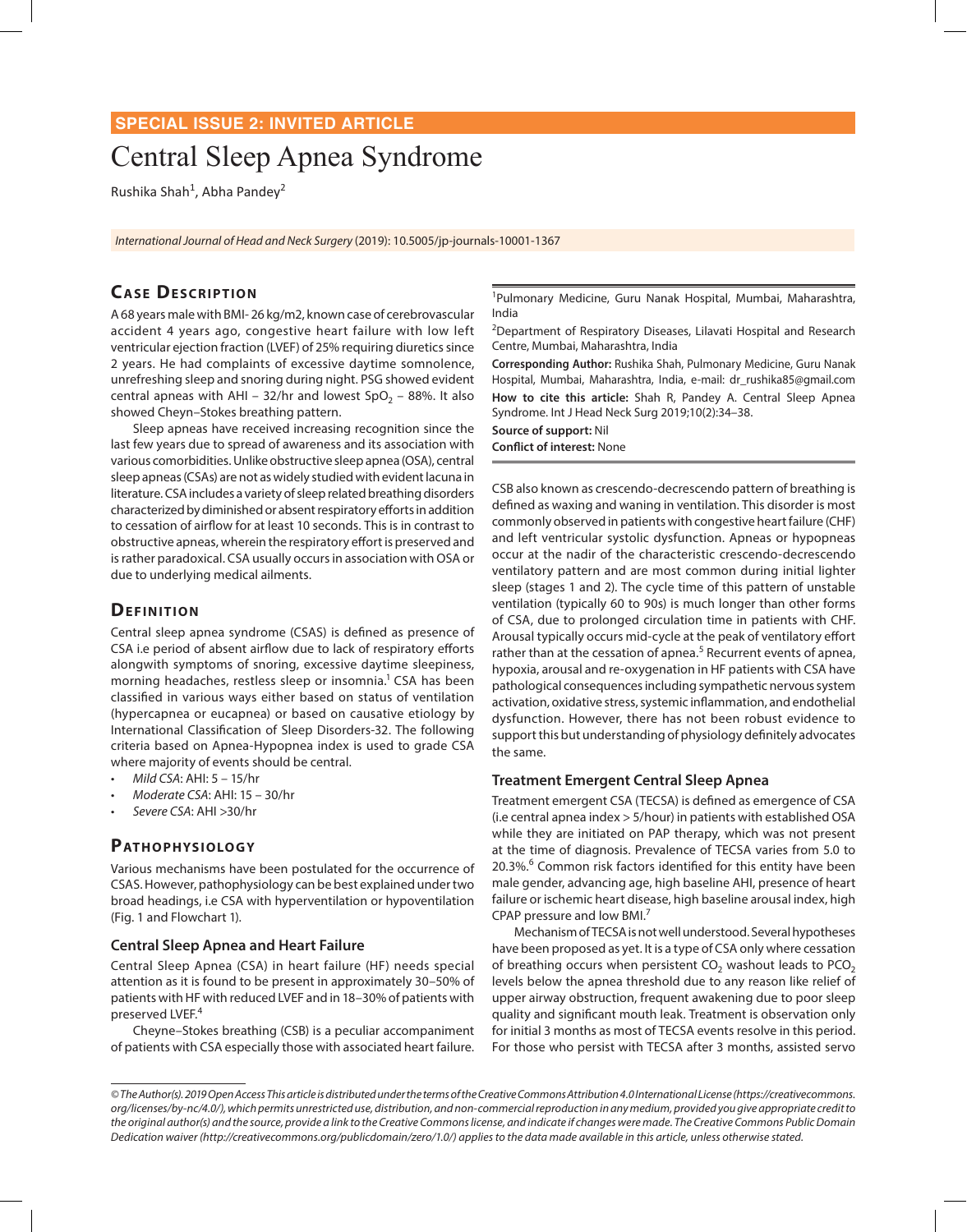Central Sleep Apnea Syndrome



Figs 1A and B: Comparison of events in obstructive and central sleep apnea on polysomnography. (A) Central event; (B) Obstructive events

ventilation (ASV) mode is preferred. All such patients should be checked for mouth leaks and over titration of PAP. Also, in a few repeat PAP titration may be needed to optimize the PAP levels.<sup>8</sup>

# **CLINICAL PRESENTATION**

Patients with CSA commonly present with poor sleep quality, insomnia, excessive daytime sleepiness, poor concentration, paroxysmal nocturnal dyspnea, morning headaches, nocturnal angina, witnessed pauses in breathing, nocturnal arrhythmias, moodiness, reduced libido and impotence. Findings of associated medical conditions should be elicited like pedal edema and raised JVP due to heart failure and asymmetric weakness due to stroke, etc. The clinical characteristics vary slightly between hypercapnic and nonhypercapnic central sleep apnea (Tables 1 to 3).

#### **Risk Factors for CSA**

- *Age:* Adults >65 years
- *Gender:* Males > Females
- *Heart failure:* Males >60 years, atrial fibrillation, daytime PaCO<sub>2</sub> <38 mm of Hg
- *Stroke:* acute events and usually self-limiting
- *Miscellaneous:* acromegaly, renal failure
- *Medications:* opioids

#### **DIAGNOSIS**

Any patient with the presence of daytime sleepiness with presence of any risk factor or >1 symptom or sign of CSA should be subjected to a full night, attended, in-lab polysomnography which is the gold standard for diagnosis of CSA. Essentially, level 1 polysomnography

International Journal of Head and Neck Surgery (Theme: Obstructive Sleeep Apnea), Volume 10 Issue 2 (April-June 2019) **35**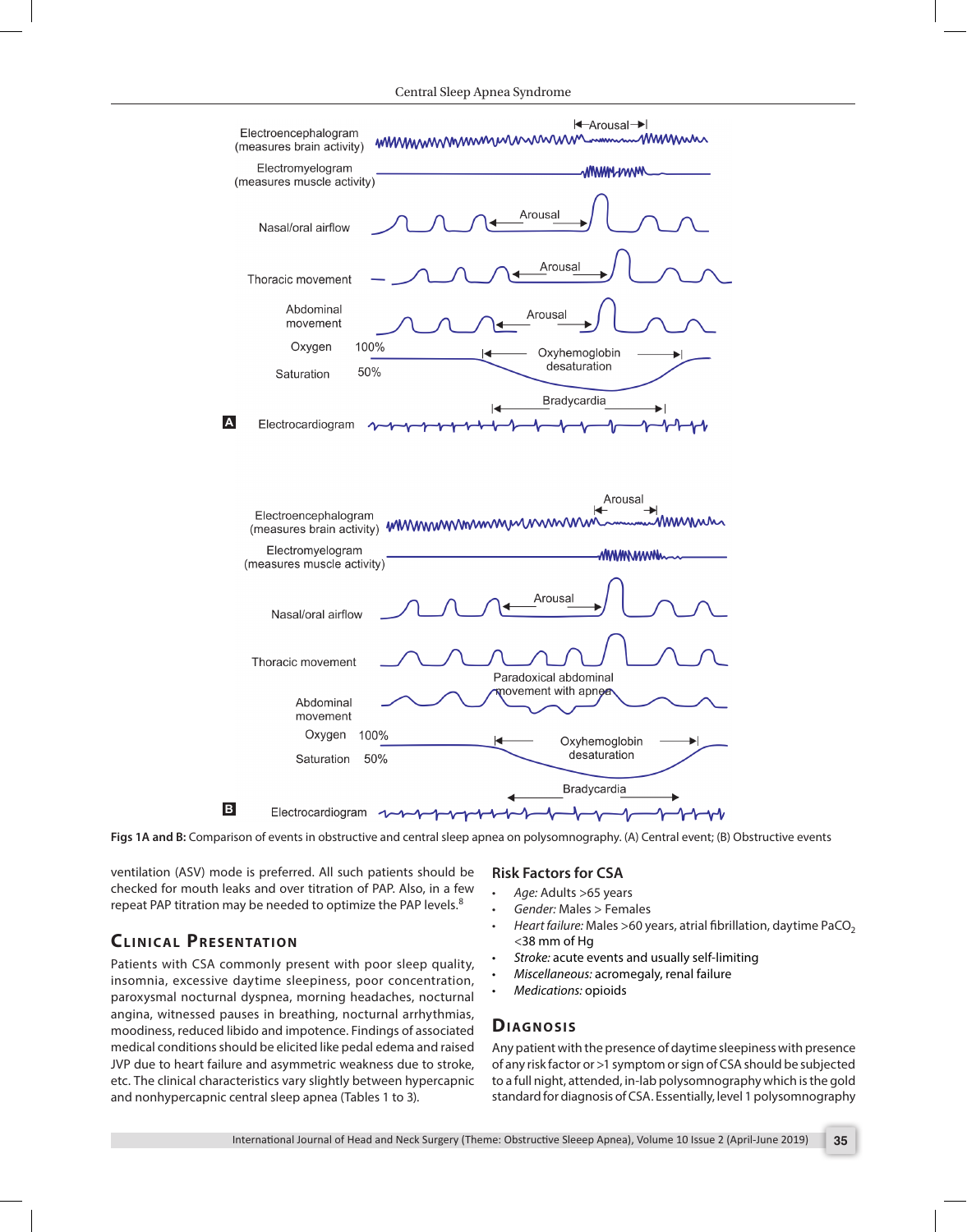## Flowchart 1: Schematic diagram of events leading to central sleep apnea<sup>3</sup>



Table 1: Classification of central sleep apnea<sup>1</sup>

| Hypercapnic (PCO <sub>2</sub> >45)      | Nonhypercapnic (PCO, $\leq$ 45)  |  |
|-----------------------------------------|----------------------------------|--|
| <b>Central alveolar hypoventilation</b> | a. Secondary                     |  |
| a. Secondary                            | Congestive heart failure (CHF)   |  |
| Brainstem tumors                        | <b>Brain lesions</b>             |  |
| Bulbar polio                            | Renal failure                    |  |
| Encephalitis                            | Acromegaly                       |  |
| b. Primary                              | Cerebrovascular disease          |  |
| Respiratory neuromyopathy               | Atrial fibrillation              |  |
| Neuromyopathies                         | High altitude periodic breathing |  |
| Myotonic dystrophy                      | Opioid related                   |  |
| Muscular dystrophy                      | Complex sleep apnea              |  |
| Myasthenia gravis                       | b. Primary                       |  |
| Amyotrophic lateral sclerosis           | Idiopathic central sleep apnea   |  |
| Postpolio syndrome                      |                                  |  |
| Diaphragm paralysis                     |                                  |  |

#### **Table 2:** Pathophysiology and consequences of CSAS

| Hyperventilation                                   | Hypoventilation<br>• Removal of wakefulness stimulus to breathe<br>• Compromised neuromuscular ventilator control |  |
|----------------------------------------------------|-------------------------------------------------------------------------------------------------------------------|--|
| Posthypocapnia response to restore CO <sub>2</sub> |                                                                                                                   |  |
| Seen in CHF, high altitude CSA, primary CSAS, etc  | Seen in CNS disorders like encephalitis, neuromuscular disorders, kyphoscoliosis,<br>etc.                         |  |
| Leads to                                           | Leads to                                                                                                          |  |
| • Hypocapnia in awake or sleep state               | • Severely reduced ventilatory output                                                                             |  |
| • Sleep state instability                          | • Insufficient alveolar ventilation                                                                               |  |
| • Chronic hyperventilation state                   | • Chronic hypoventilation state                                                                                   |  |

CHF, chronic heart failure; CNS, central nervous system

is required to diagnose a CSA as it can detect respiratory effort and airflow limitation. As a general rule, patients with glaring cardiac, neurological comorbidities and also those who are on codeine preparations for considerable period of time, complete overnight polysomnography should be opted than a limited channel study as they are much more predisposed for central events.

Diagnostic criteria varies as per the type of CSA like CSA associated with Cheyne–Stokes breathing, high altitude or primary CSA. Importantly, all patients should have symptoms of EDS, nocturnal awakening, snoring, witnessed apneas or insomnia with polysomnography showing ≥ 5 central apnea (CA) and /or central hypopnea (CH) in an hour of sleep; the number of CA and/or CH is

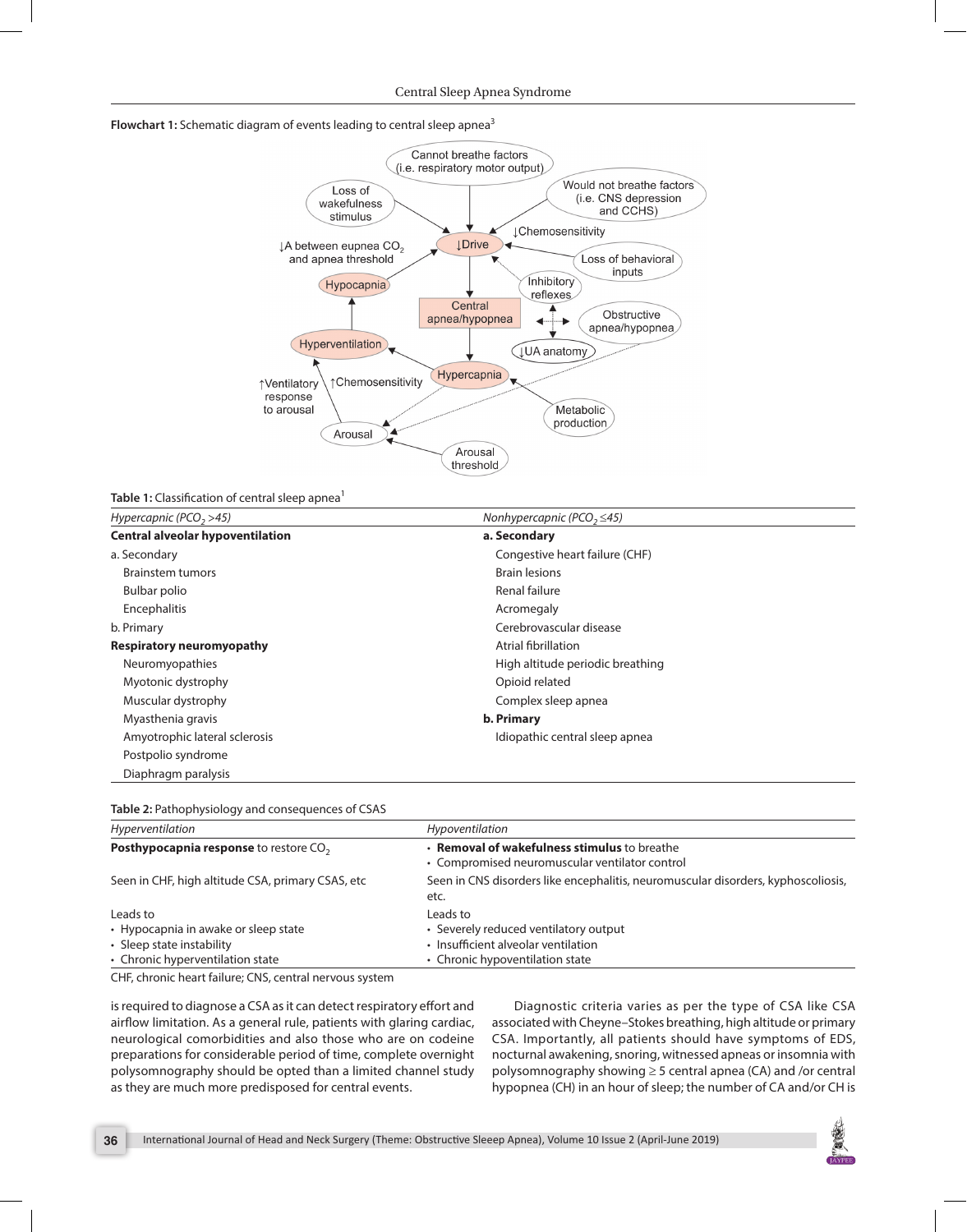| Characteristic                     | Hypercapnic | Nonhypercapnic     |
|------------------------------------|-------------|--------------------|
| Sex distribution                   | Equal       | Predominantly male |
| History of respiratory failure     | Frequent    | Not reported       |
| Peripheral edema and cor pulmonale | Frequent    | Not reported       |
| Polycythemia                       | Frequent    | Not reported       |
| Muscle weakness                    | Frequent    | Not reported       |
| Morning headaches                  | Common      | Uncommon           |
| Snoring                            | Common      | Frequent           |
| Nasal obstruction                  | Uncommon    | Common             |
| Hypertension                       | Uncommon    | Common             |
| Nocturnal choking                  | Uncommon    | Common             |
| Nocturnal awakenings and insomnia  | Uncommon    | Common             |
| Excessive daytime sleepiness       | Frequent    | Frequent           |
| Restless sleep                     | Common      | Common             |

>50% of the total no of apneas and hypopneas. Along with these features supportive of accompanying etiology should be present. Disorder is not better explained by another current sleep disorder, medical or neurological disorder, medication use or substance use disorder. Also, congenital central alveolar hypoventilation or Ondine's curse should be ruled out.

In our case patient is elderly male, with underlying risk factors for CSA like heart failure and cerebrovascular accident in past. PSG showed evident central apnea events with Cheyne–Stokes breathing, classical of CSA.

#### **Differential Diagnosis**

Obstructive sleep apneaperiodic limb movement disorder**,** Rotating Shift Workers**,** Narcolepsy, respiratory diseases such as COPD, ILD, asthma, neuromuscular disorder should be ruled out.

# **TREATMENT**

Goals of therapy in CSA are mainly directed to achieve a normal sleeping pattern thus reducing the daytime sleepiness and improving the quality of life. Patients with mild-to-moderate CSA with minimal symptoms can be put on management of underlying etiology. If CSA persists despite the best management, CSA specific therapy like positive airway pressure therapy should be initiated. However, in patients with severe CSA, positive airway pressure therapy should be initiated parallel to management of underlying etiology.

## **Positive Airway Pressure Therapy**

#### *Continuous Positive Airway Pressure (CPAP)*

Initial small trials in CSA patients showed that CPAP could improve the ejection fraction of heart and the quality of life. This method of treatment was associated with reduction in AHI, nocturnal urinary frequency, daytime plasma norepinephrine levels and ventricular ectopic beats.

#### *Bilevel PAP Therapy*

Bilevel PAP therapy along with maintaining a pneumatic splint improves alveolar ventilation. Role of bilevel PAP therapy is in those CSA patients who are not tolerating CPAP well, have evident hypoventilation pattern persistent despite CPAP therapy. Back up rate should always be set to avoid any incipient periodic breathing.

#### *Assisted Servo-Ventilation*

Ideal mode of ventilation for CSA would the one which adapts to the breathing rate and tidal volume of a patient and matches it at the end of minute ventilation. ASV mode supplies a small sustained positive air pressure. It senses an event of CSA and appropriately delivers the tidal volume at a preset respiratory rate (set in the device). The goal of assisted servo-ventilation (ASV) is to maintain a precise ventilation with tight control of PaCO<sub>2</sub> by avoiding ventilatory overshoot and undershoot which in turn dampens periodic breathing cycle. It has been found to improve LVEF, quality of life and overall sleep quality. ASV mode is indicated in patients with associated HF and preserved EF>45%.

#### *Pharmacologic Therapy*

As an alternative to CPAP therapy when patients are not benefitting or tolerating the same, pharmacological therapy can be tried. It includes drugs like acetazolamide and theophylline. Acetazolamide acts by causing metabolic acidosis which stimulates the respiratory centre thus abolishing the resultant apneas. It has found some benefit in patients with hyperventilation related CSA. Theophylline has been found to have some benefit in patients with CSA associated with CSB due to heart failure. It acts as a respiratory stimulant and can reduce the AHI. However, both these drugs carry side effects and hence should be used in the right patient type with caution. Recently, zolpidem and triazolam have been considered as an option for treatment of primary CSAS, if the patient does not have any underlying risk factors for respiratory depression.

#### *Adjuvant Therapy*

Oxygen therapy can be used as a salvage therapy if patient doesn't tolerate CPAP at all especially in those with associated heart failure. Bicarbonate buffers during night hour dialysis can be used in CSA patients with accompanying renal failure.

# **POINTS TO REMEMBER**

- CSA is an important accompaniment of OSA, often underdiagnosed
- CSA should be suspected in patients with suggestive symptoms and underlying neurological disorders, heart failure, long-term opioids usage and those with OSA on PAP therapy.
- Diagnosis of CSA warrants a supervised level I polysomnography